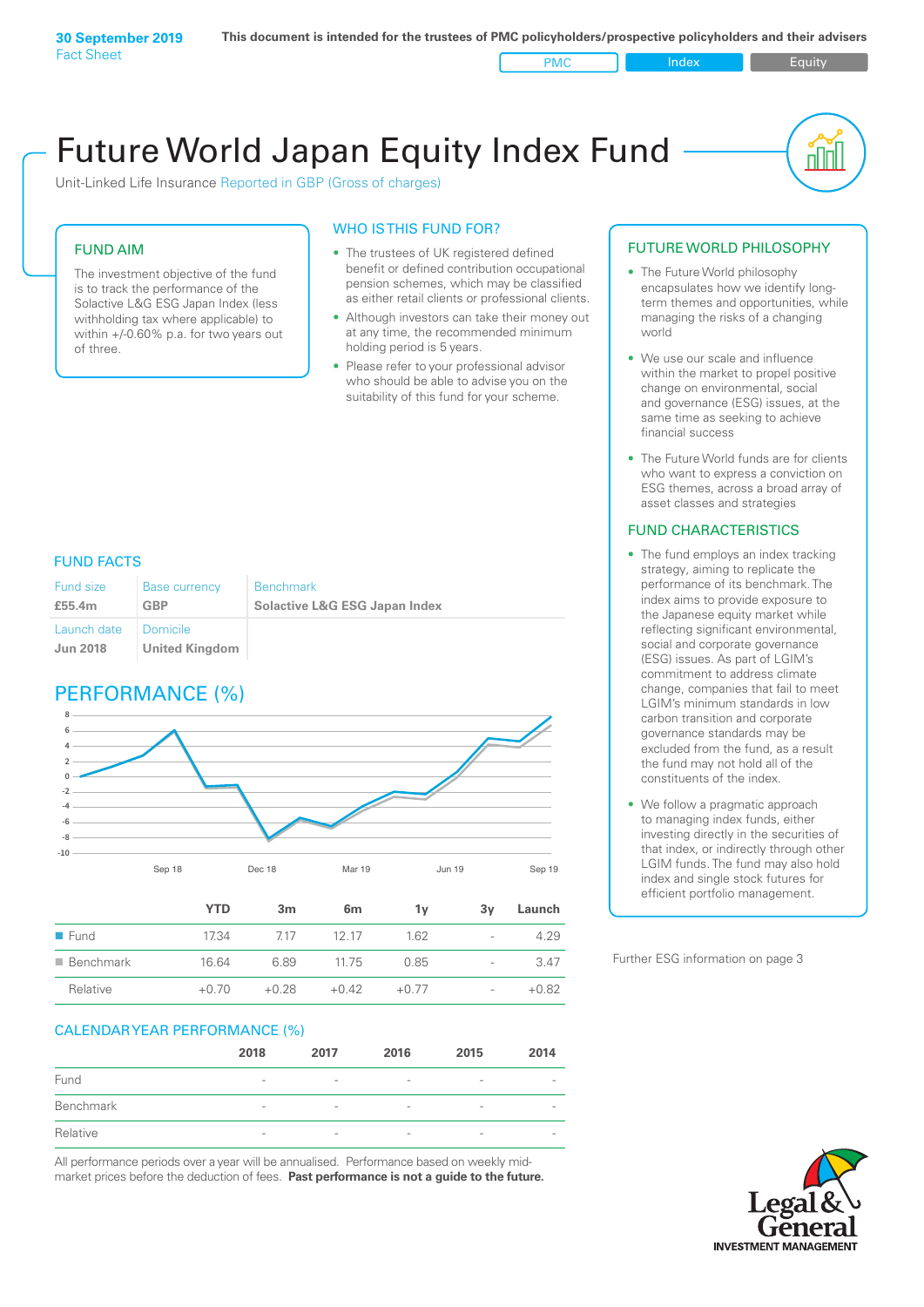### PORTFOLIO BREAKDOWN

All data source LGIM unless otherwise stated. Totals may not sum due to rounding. In order to minimise transaction costs, the Fund will not always own all the assets that constitute the index and on occasion it will own assets that are not in the index.



#### SECTOR (%)

| Consumer Cyclical             | 26 O |
|-------------------------------|------|
| Consumer Non-cyclical         | 21.8 |
| $\blacksquare$ Industrials    | 17.8 |
| ■ Communications & Tech       | 140  |
| ■ Banks (Equity)              | 64   |
| ■ Insurance (Equity)          | 42   |
| $\blacksquare$ Property       | 35   |
| Commodities                   | 29   |
| ■ Financial Services (Equity) | 23   |
| $\Box$ Other                  | 11   |
|                               |      |

#### COUNTRY (%)

Japan 100.0

| 83.8 |
|------|
| 14.9 |
| 1.3  |
|      |

■ Top 10 holdings 24.2% Rest of portfolio 75.8% No. of holdings in fund 312 No. of holdings in index 330

#### MARKET CAPITALISATION (%) TOP 10 HOLDINGS (%)

| 46  |
|-----|
| 4 N |
| 28  |
| 2.1 |
| 1.9 |
| 1.9 |
| 1.9 |
| 18  |
| 17  |
| 16  |
|     |



The Index Fund Management team comprises 25 fund managers, supported by two analysts. Management oversight is provided by the Global Head of Index Funds. The team has average industry experience of 15 years, of which seven years has been at LGIM, and is focused on achieving the equally important objectives of close tracking and maximising returns.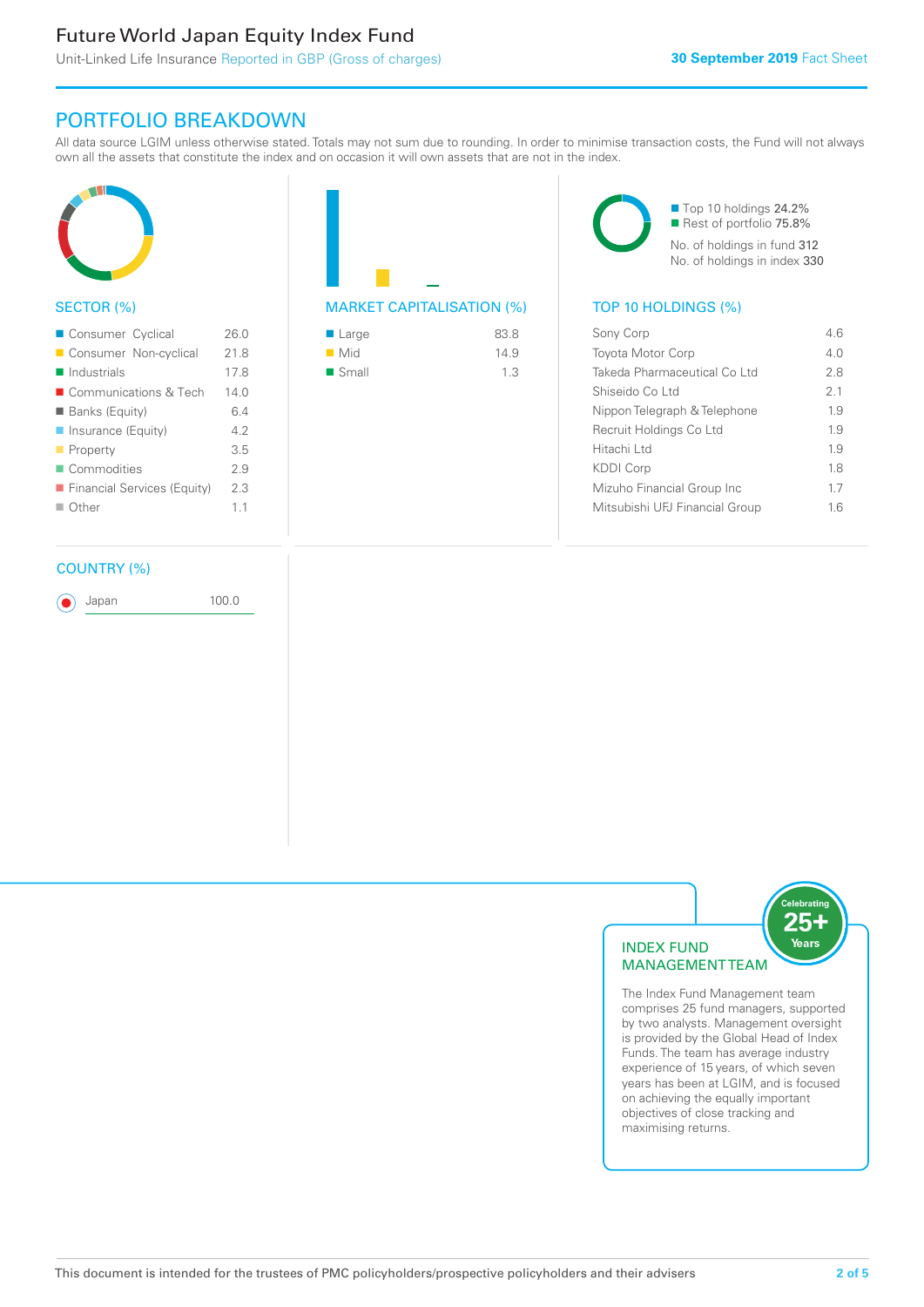**39**

ESG score of index

Unit-Linked Life Insurance Reported in GBP (Gross of charges)

## ESG COMMITMENT

**/100 /100**

From diesel emissions to oil spills, there have been many tangible examples in recent years of how failures in the way companies are run can have a harmful impact on the environment, society and investor returns. We believe responsible investing can mitigate the risk of such outcomes and has the potential to improve returns through the integration of environmental, social and governance (ESG) considerations, active ownership and longterm thematic analysis.

#### ESG SCORE

We score companies based on environmental, social and governance factors. We use these scores to design ESG-aware tilted indices which invest more in those companies with higher scores and less in those which score lower, while retaining the investment profile of a mainstream index. The ESG Score is aligned to our engagement and voting activities. As a result, this portfolio has an aggregate ESG Score of **46** versus a mainstream index of **39.**

In the fund, we invested more in **114 companies with higher scores** and less in **227 companies with lower scores.**

#### ENVIRONMENTAL PERFORMANCE

Carbon dioxide (CO2) is the most significant contributor to greenhouse gas emissions which are driving climate change. Compared to a fund tracking the unadjusted benchmark, the fund will have a different exposure to current and future sources of carbon dioxide emissions.



**46**

ESG score of fund

**25%** Lower carbon reserves intensity than the unadjusted benchmark



**Equivalent to 188 barrels of oil**

#### CARBON RESERVES

Carbon reserves are fossil fuels (coal, oil and gas) which, if burnt, will become the carbon emissions of the future. To meet global climate change targets, the unabated use of fossil fuels is expected to decline over time.

The figures below are a measure of the size of carbon reserves held by the fund's underlying companies.

| 243  | つつつ |
|------|-----|
| Fund | Ben |

#### **323 Benchmark** Tonnes of CO<sub>2</sub>e<sup>i</sup> per \$1 million **of market capitalisation**

The fund has 25% lower carbon reserves intensity<sup>ii</sup> compared to a fund tracking the unadjusted benchmark.

The difference in carbon reserves intensity means that for every \$1 million invested in the fund, the exposure to fossil fuels through the underlying companies is reduced by an amount equivalent to **188**  barrels of oil<sup>iii</sup>, compared to having invested in the unadjusted benchmark.



**47%** Lower carbon emissions intensity than the unadjusted benchmark

### CARBON EMISSIONS

Following the global Paris Agreement on climate change, companies in all sectors are expected to reduce their emissions to prepare and adapt for a low-carbon economy.

| 69   | 129              |  |
|------|------------------|--|
| Fund | <b>Benchmark</b> |  |

Tonnes of CO<sub>2</sub>e per \$1 million **of sales**

The fund has **47%** lower carbon emissions intensity compared to a fund tracking the unadjusted benchmark. Carbon emissions intensity describes the relationship between the carbon emissions of a company and its sales<sup>iv</sup>.

The difference in carbon emissions intensity means that the index has selected companies where, for the same level of sales, the associated emissions<sup>v</sup> are lower by **47%** compared to a fund tracking the unadjusted benchmark<sup>vi</sup>.



For further information please go to www.lgim.com/esginfo Ø

**The proxy benchmark for this fund is Solactive L&G Japan Index.**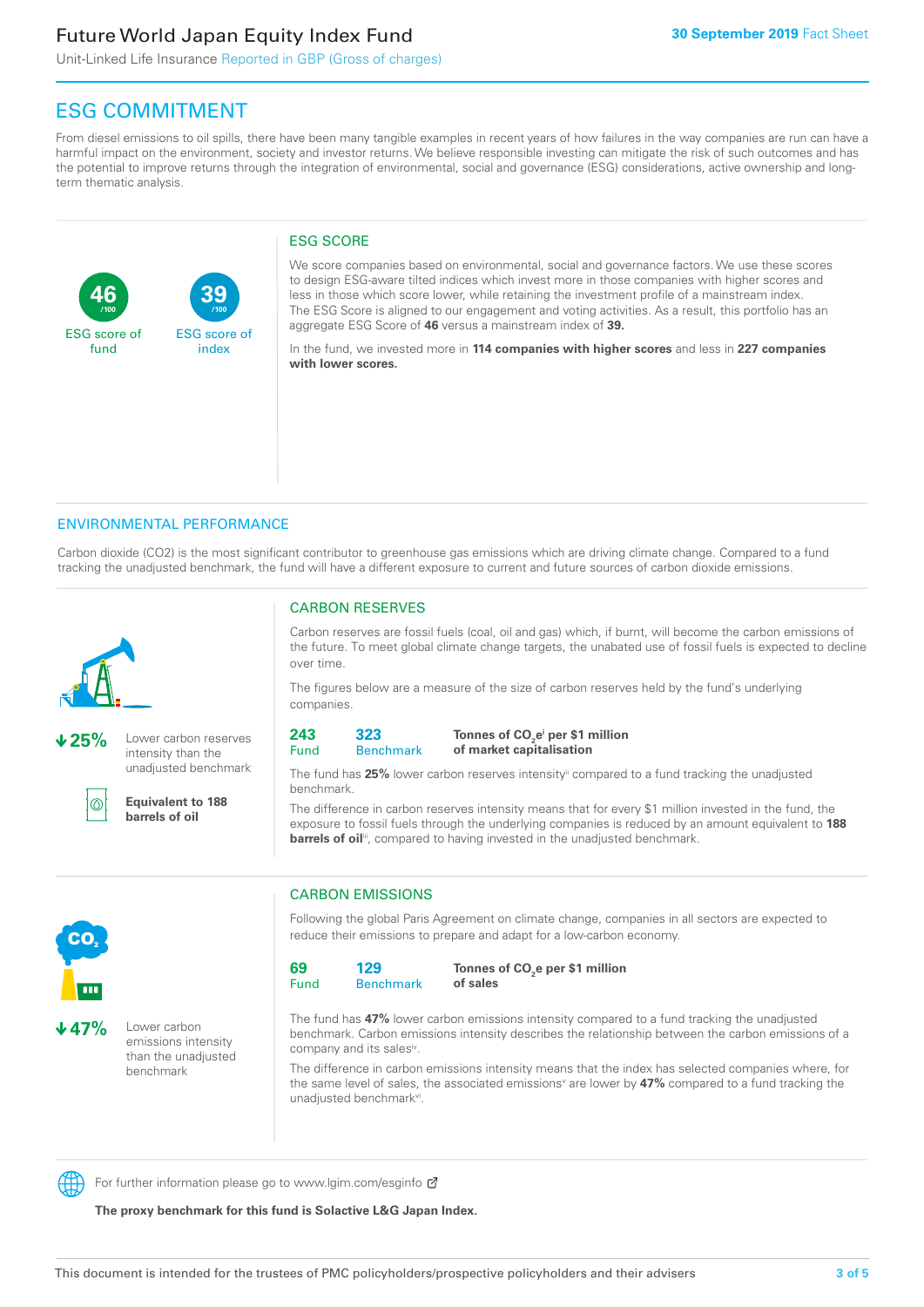Unit-Linked Life Insurance Reported in GBP (Gross of charges)

#### **NOTES**

 $^\mathrm{i}$  Carbon dioxide equivalent (CO<sub>2</sub>e) is a standard unit to compare the emissions of different greenhouse gases.

<sup>ii</sup> The carbon reserves intensity of a company captures the relationship between the carbon reserves the company owns and its market capitalisation. The carbon reserves intensity of the overall fund reflects the relative weights of the different companies in the fund.

iii We consider one barrel of oil equivalent to 0.425 tonnes of CO<sub>2</sub>e, based on International Energy Agency and Intergovernmental Panel on Climate Change guidelines.

#### iv The choice of this metric follows best practice recommendations from the **Task Force on Climate-related Financial Disclosures**.

v Data on carbon emissions from a company's operations and purchased energy is used.

vi This measure is the result of differences in weights of companies between the index and the benchmark, and does not depend on the amount invested in the fund. It describes the relative 'carbon efficiency' of different companies in the index (i.e. how much carbon was emitted per unit of sales), not the contribution of an individual investor in financing carbon emissions.

**HSBC:** Source: HSBC Bank Plc. ("HSBC") – HSBC Climate Solutions Database. All rights in the HSBC Climate Solutions Database and data content therein are vested in HSBC. Neither HSBC, nor its affiliates accept any liability for the accuracy or completeness of the HSBC Climate Solutions Database. No further distribution of HSBC data is permitted without HSBC's express written consent.

**Trucost:** Source: S&P Trucost Limited © Trucost 2019. All rights in the Trucost Data and Reports vest in Trucost and/or its licensors. Neither Trucost, nor its affiliates, nor its licensors accept any liability for any errors, omissions or interruptions in the Trucost Data and/or Reports. No further distribution of the Data and/or Reports is permitted without Trucost's express written consent.

**Sustainalytics:** Part of this publication may contain Sustainalytics proprietary information that may not be reproduced, used, disseminated, modified nor published in any manner without the express written consent of Sustainalytics. Nothing contained in this publication shall be construed as to make a representation or warranty, express or implied, regarding the advisability to invest in or include companies in investable universes and/or portfolios. The information is provided "as is" and, therefore Sustainalytics assumes no responsibility for errors or omissions. Sustainalytics cannot be held liable for damage arising from the use of this publication or information contained herein in any manner whatsoever.

The calculations above rely on third party data provided at a point in time that may not cover the entirety of the fund's investments or the fund's benchmark (against which the fund's performance is measured). As a result, what we may report may change as third party data changes and may also differ from other third party calculations.

**Refinitiv:** Source: Refinitiv ESG